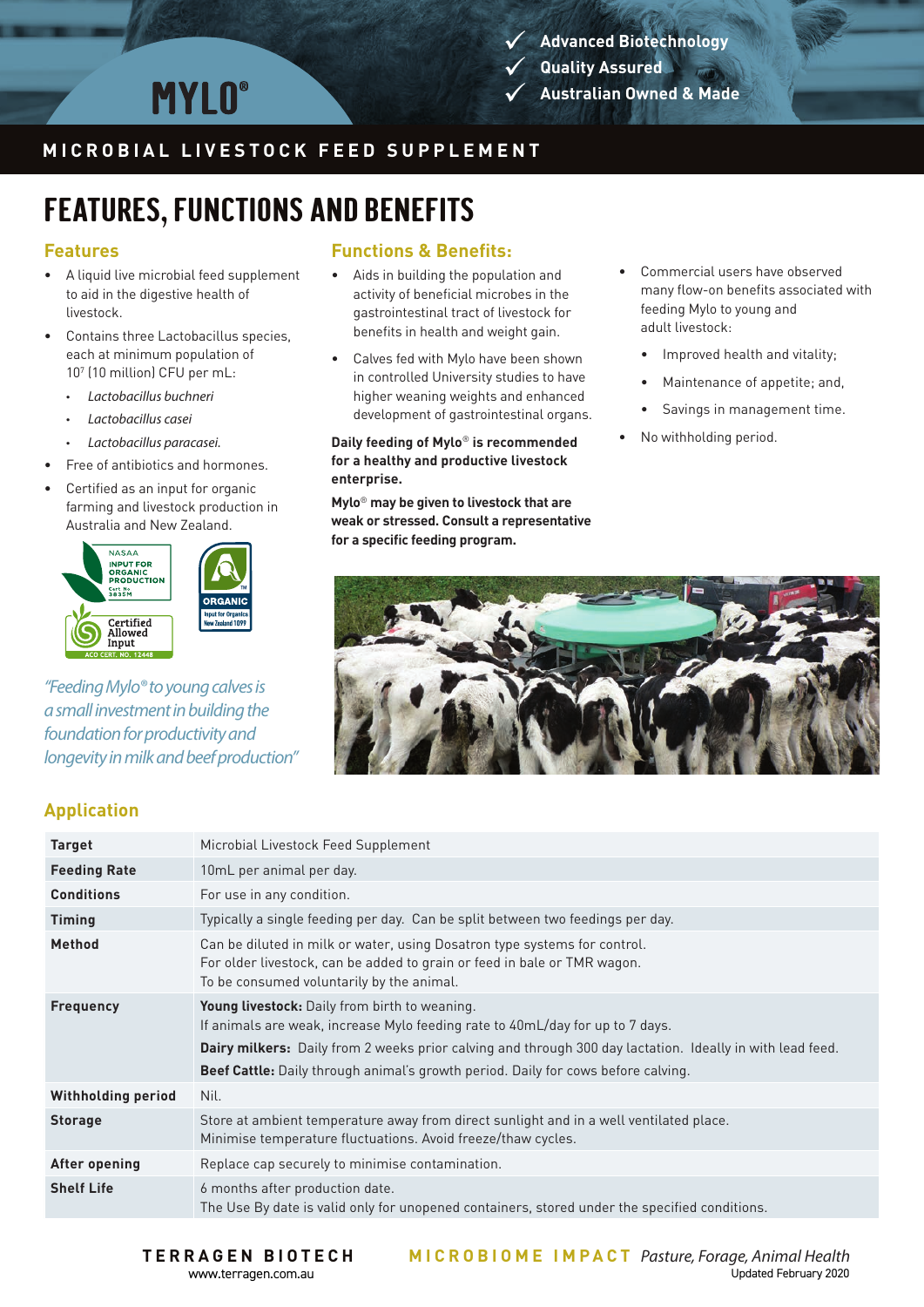# **MYLO**<sup>®</sup>

# **INDEPENDENT FIELD STUDIES**

# **LIVE WEIGHT STUDY IN CALVES**

# **Controlled Study - Independently Conducted by University of Queensland**

### **Introduction**

The long-term productivity benefits of improving health and growth of calves in their early stages of development is well documented and understood.

The Good Clinical Practice Research Centre at the University of Queensland's School of Veterinary Science conducted a double blinded, controlled, randomized study to evaluate the efficacy of Mylo® on the live weight of pre-weaned dairy calves.

### **Study Design and Methods**

Forty-four clinically healthy calves of approximately 3 days of age were randomly split into two equal sized groups – Treated Group (22 calves) and Control Group (22 calves). Calves were housed in individual pens as part of a controlled study design to reduce the risk of cross contamination with commonly occurring health ailments.

All animals were tube-fed colostrum before reaching approximately one day of age. The feeding regime for all animals consisted of milk replacer at 15% of their body weight, fed in a bucket twice a day, plus ad lib access to hay, grain pellets, and clean water through the entire period of the Study. With exception to Monensin, there were no feed additives or antibiotics added to the feed. Mylo was added to the milk replacer of the Treated Group.

Assessments were conducted fortnightly through the study which concluded when calves reached 56 days of age, consistent with the weaning age at this university dairy operation. At the end of the study, tissue and organ samples were taken from three calves in each Group after weaning, for measuring weights of their key gastrointestinal organs.

### **Results**

*Live Weight (kg)*

ive Weight (kg)

Calves in the Treated Group were 8.4% heavier, and uniformity of liveweights was better, at weaning age compared with calves in the Control Group (p=0.02). Details are tabled below and a line-plot shows average fortnightly liveweights recorded over the study period.

Average and total feed intake did not differ between the groups.

#### **Weaning Weight at 56 Days**

|                                               | <b>Average</b><br>(kg)    |
|-----------------------------------------------|---------------------------|
| Control                                       | 69.18 kg                  |
| Treated                                       | 75.01 kg                  |
| <b>Difference</b><br><b>Treated - Control</b> | 5.83kg,<br>8.4%, (p=0.02) |





The initial histological examination of the organ tissue of the gastrointestinal tract indicates the treated animals exhibit accelerated development of gut structures. There was an observed increase in the surface area of the lining of the gut.

| <b>Autopsy Results</b>    | <b>Treated Group</b> | <b>Control Group</b><br>Average Weight (g) Average Weight (g) | <b>Difference</b>    |
|---------------------------|----------------------|---------------------------------------------------------------|----------------------|
| Duodenum with digesta     | 87 <sub>g</sub>      | 33q                                                           | 54g, 163% (p < 0.05) |
| Abomasum without digesta  | 450q                 | 390q                                                          | 60g, 15% (p=0.05)    |
| Reticulum without digesta | 357q                 | 257 <sub>q</sub>                                              | 100g, 39% (p=0.05)   |

#### **Conclusion**

**Calves in the Treated Group were heavier at weaning (56 days) and had heavier gastrointestinal tract organs compared with calves from the Control Group, while average and total feed intake did not differ between the groups. These observations warrant further study into the impact of Mylo**® **on gastrointestinal tract development. Morphological examination - comparing the form, shape and size - of the organs is expected to be reported on later.** 



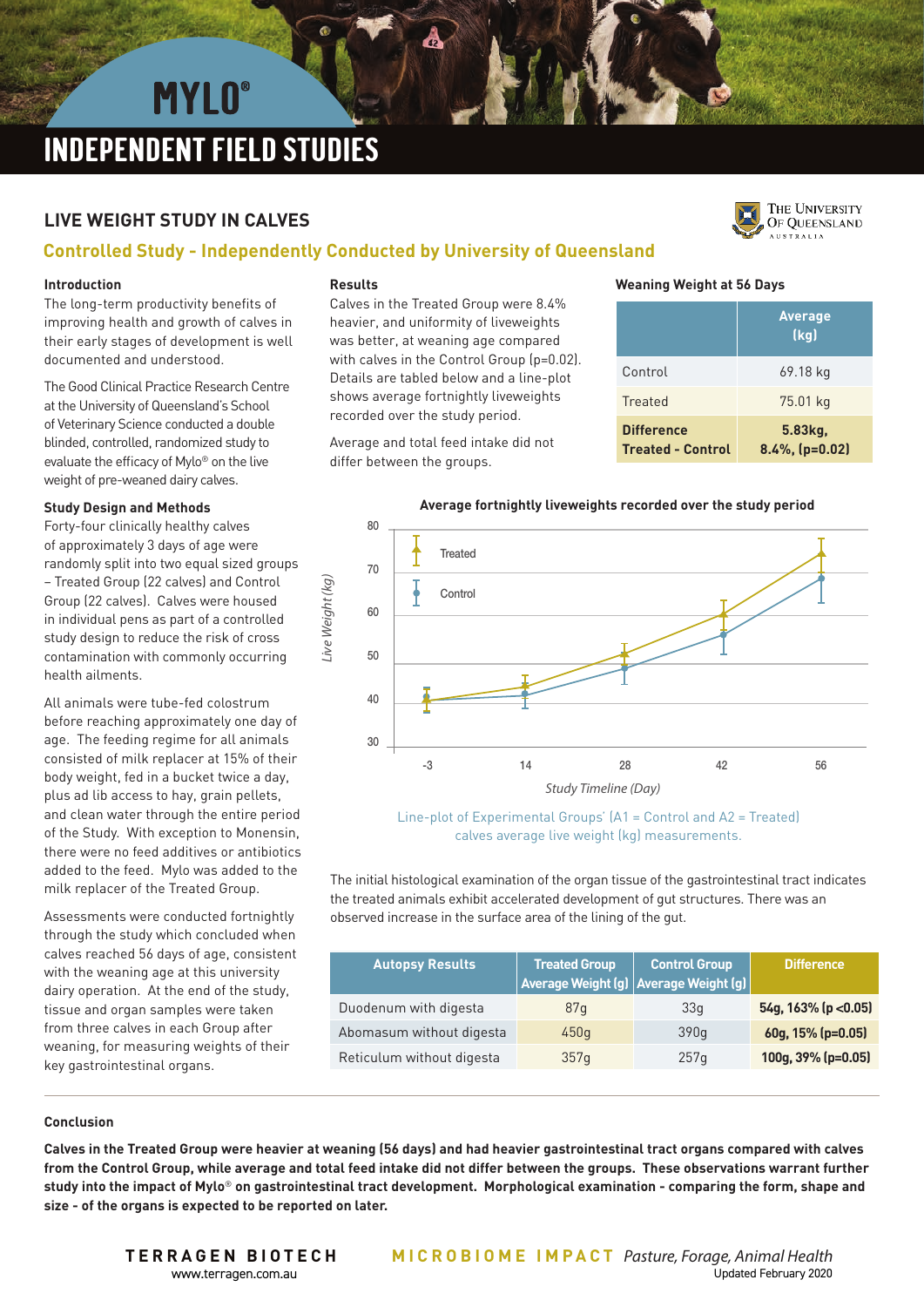# **MYLO**<sup>®</sup>

# **COMMERCIAL FIELD TRIALS**

### **CALF LIVE WEIGHT AT WEANING**

## **Adrian and Ray Pearson, Burrungule Dairy, Mt Gambier, South Australia**

**Introduction:** Two separate trials were conducted on a commercial dairy farm near Mt Gambier, SA, running a herd of 650 milking cows. Calves are normally grown for a period of 70-90 days or until achieving weaning weights of approximately 120 kg per head. Weaner calves are either kept for future milker replacements or dispatched to other farms for beef production.

Over the calving period, traditionally the first two pens of calves through the operation show good health and growth. The third group onwards are commonly seen to have poorer health and restricted growth rates. The opportunity to run two separate groups one after the other, from the challenging third group onwards, has allowed us to assess Mylo performance and assess economic benefits.

**Aim:** The trials aimed to determine the effect of Mylo, a feed supplement, on the weaning weight of calves, and to observe differences in health of those calves.

**Design:** Each trial enrolled a total of approximately 30 calves (heifers and bulls), divided into two groups of approximately even number. The Treated Groups were given Mylo as a feed supplement and the Control Group was not given Mylo. Each Group was penned then ran in calf paddocks separately for ease of handling and feed management.

**Trial Feeding:** Calves in the Treated Groups were given 10 mL per day (equivalent for current formulation) of Mylo, as an additive to their daily calf milk from the age 4 days to weaning. Control Groups were given the same feeding regime except no Mylo was added to their milk.

**Assessment:** Calves were weighed close to weaning and ages were recorded. For comparison of weights between groups, live weights were corrected for calf ages at the time of weighing. Average growth rate was estimated after deducting 38 kg (average birth weight) from the live weight of each calf. General health conditions of calves was observed and recorded.

**Results & Observations - Trial 1:**

Average live weight of the Treated Group was 7.7 kg/head (7.3%) higher than the Control Group.

Furthermore, live weights were taken again after 14 days, for five of the calves from the Trial Group who weighed less than 120 kg at the time of the initial weighing. During the 14 day period, these calves recorded an average growth rate of 1310 g per day.

After the first few weeks of feeding Mylo the farm operators observed many notable differences between the groups. Compared to the Control Group the Treated calves displayed typical signs of better health, including more energy, shiny coats and more aggressive feeding.

### **Trial 1: Mylo**® **- Average Live Weight (kg) at 82 days old**



### **Trial 1: Mylo**® **- Mob D4, 82 days old**

|                          | <b>Head</b> | Average<br>Live weight (kg) | <b>Estimated Average</b><br><b>Growth Rate (g/day)</b> |
|--------------------------|-------------|-----------------------------|--------------------------------------------------------|
| Control Group            | 16          | 105.13                      | 819                                                    |
| <b>Treated Group</b>     | 14          | 112.83                      | 913                                                    |
| <b>Difference</b>        |             | 7.7 kg                      | 94 g/day                                               |
| <b>Treated - Control</b> |             | $(7.3\%)$                   | (11.5%)                                                |

**Calf No. 6949 fed with Mylo as part of the Treated Group, at age 46 days and at final weigh in, day 82.** Against a target weaning weight of100kg this heifer recorded the heaviest final live weight of the group at 118kg. Incremental live weight gains of this Mylo Treated Group were consistent with results of the University of QLD calf live weight study.



www.terragen.com.au

 **TERRAGEN BIOTECH MICROBIOME IMPACT** *Pasture, Forage, Animal Health*

*Average Live Weight (kg)*

Average Live Weight (kg)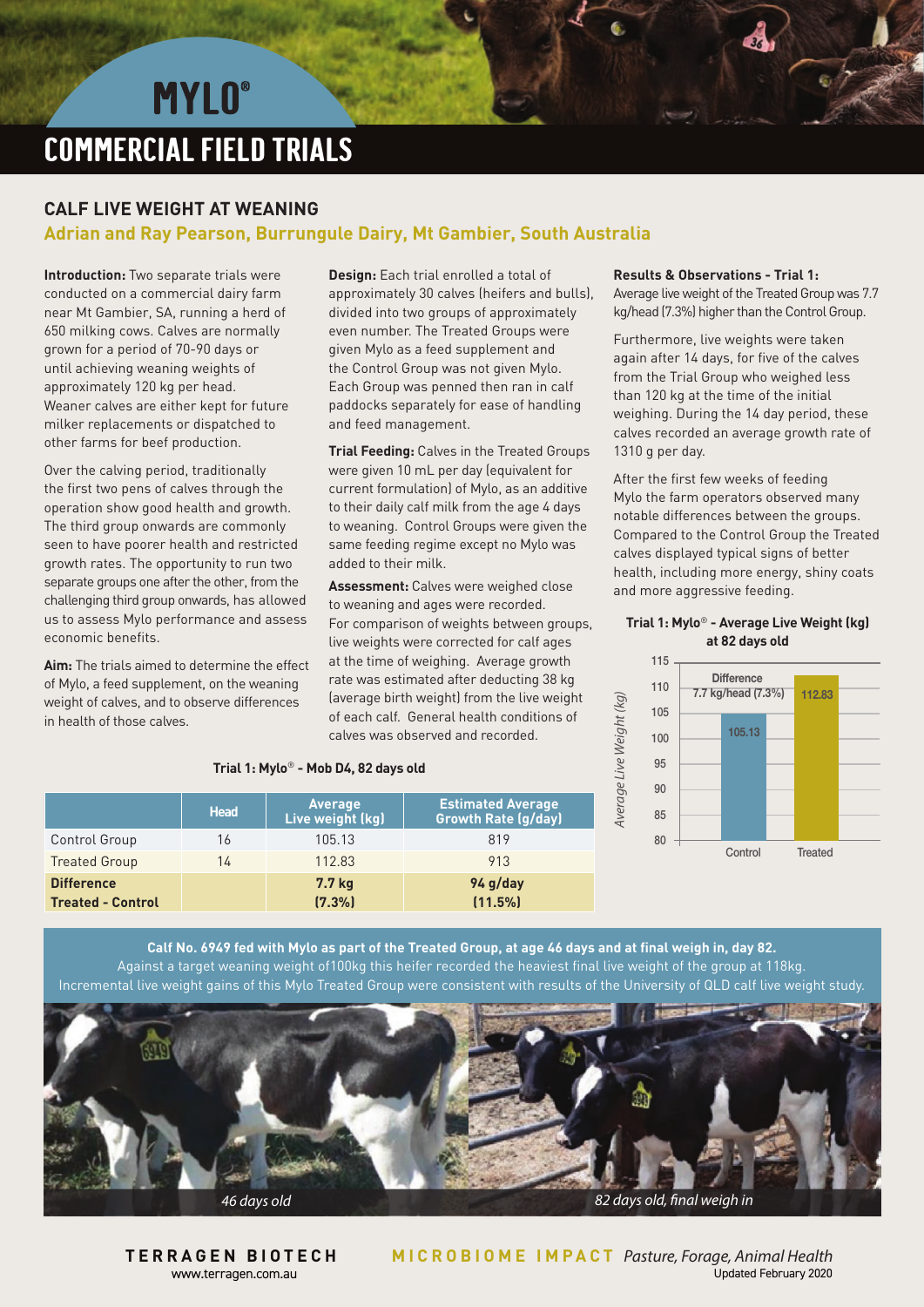# **MYLO**®

#### **Results & Observations - Trial 2:**

Average live weight of the Treated Group was 10.3 kg/head (10.6%) higher than the Control Group.

After the first few weeks of adding Mylo to the feed of the Treated Group, the same observations were made as reported in Trial 1 – that is, visually more energy,

improved appearance and aggressive feeding.

The following evaluation and comparison of related input costs for the two Groups in this trial is a strong vindication to the economic benefits of providing Mylo as a feed supplement to improve calf health.





#### **Trial 2: Mob D2, 84 days old**

|                                               | <b>Head</b> | <b>Average</b><br>Live weight (kg) | <b>Estimated</b><br><b>Average Growth Rate</b><br>(g/day) |
|-----------------------------------------------|-------------|------------------------------------|-----------------------------------------------------------|
| Control Group                                 | 16          | 97.15                              | 704                                                       |
| <b>Treated Group</b>                          | 17          | 107.47                             | 827                                                       |
| <b>Difference</b><br><b>Treated - Control</b> |             | $10.3$ kg<br>$(10.6\%)$            | $123$ g/day<br>(17.4%)                                    |

### **Trial 2: Economic Evaluation**

| <b>Health Supplement and</b><br><b>Treatments</b>    |    | <b>Control Group</b> |             | <b>Treated Group</b> |  |
|------------------------------------------------------|----|----------------------|-------------|----------------------|--|
|                                                      |    | Cost \$              | <b>Head</b> | Cost \$              |  |
| Mylo Feed Supplement<br>\$0.125/head/day for 84 days | 16 |                      | 17          | \$178.50             |  |
| Antibiotics administered                             | 21 | 428.20               |             | \$5.00               |  |
| <b>Total Cost - by Group</b>                         |    | \$428.20             |             | \$183.50             |  |
| <b>Total Cost per Calf</b>                           |    | \$26.80              |             | \$10.80              |  |

#### **Economic Benefit:**

*Average Live Weight (kg)*

Average Live Weight (kg)

Incremental costs for the Treated Group were \$16 per head lower than the Control Group while the Treated Group achieved 17.4% (123 g/day) superior growth rate, or more than 10% better average live weight by the end of the trial.

**Conclusion: The implication of higher live weights recorded in this study is that calves given Mylo are estimated to reach the target 120kg live weight at least 10 days earlier than the Control Group. Subsequent savings in feed costs, management time, and health costs will significantly exceed the cost of Mylo (approximately \$11 per head for 3 months). Furthermore, better development of the gastrointestinal organs, as determined by the controlled study conducted by University of Queensland, is expected to confer advantages in health and productivity through maturity.**